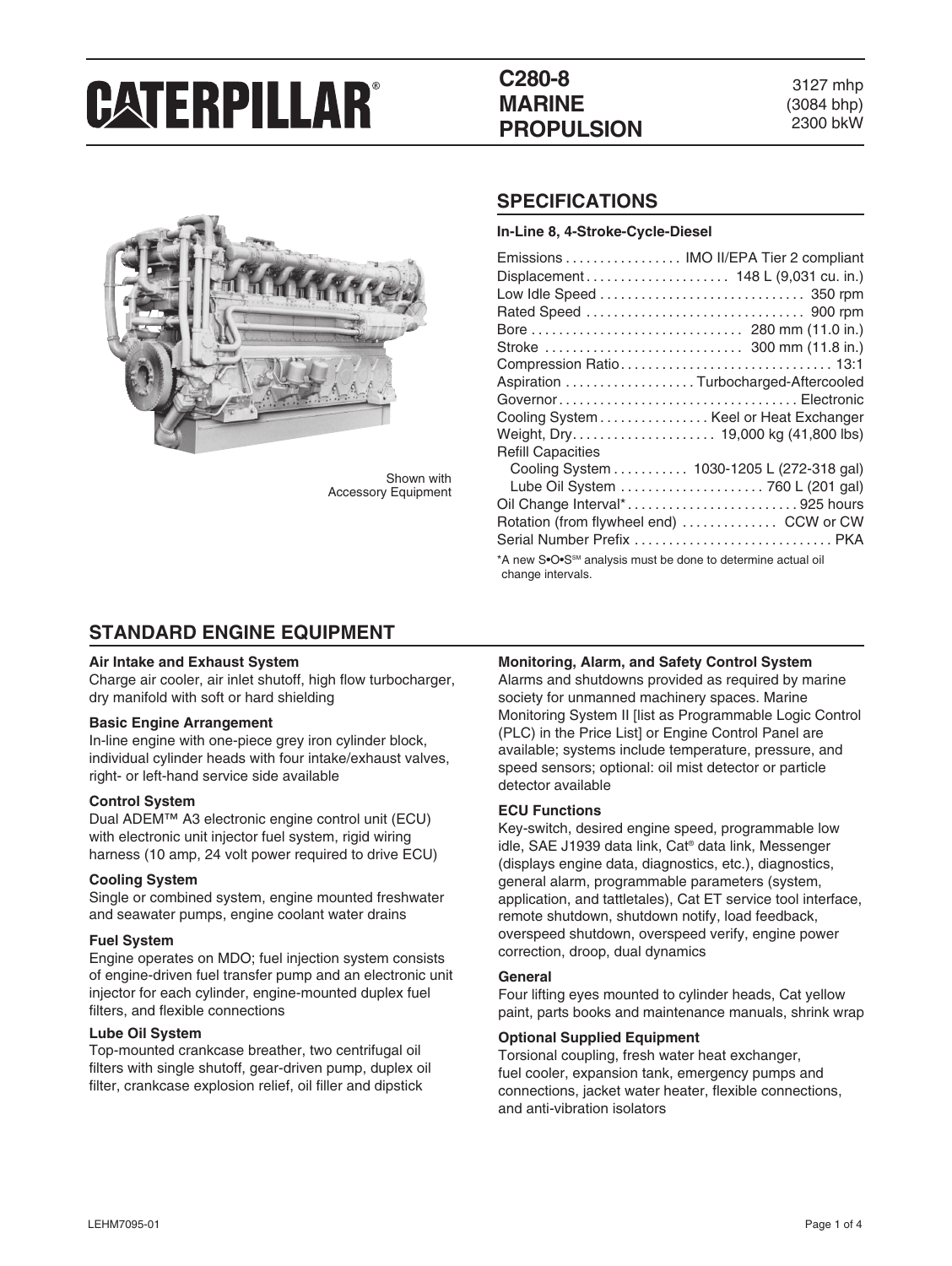**3127 mhp (3084 bhp) 2300 bkW**

### **MARINE ENGINE performance**

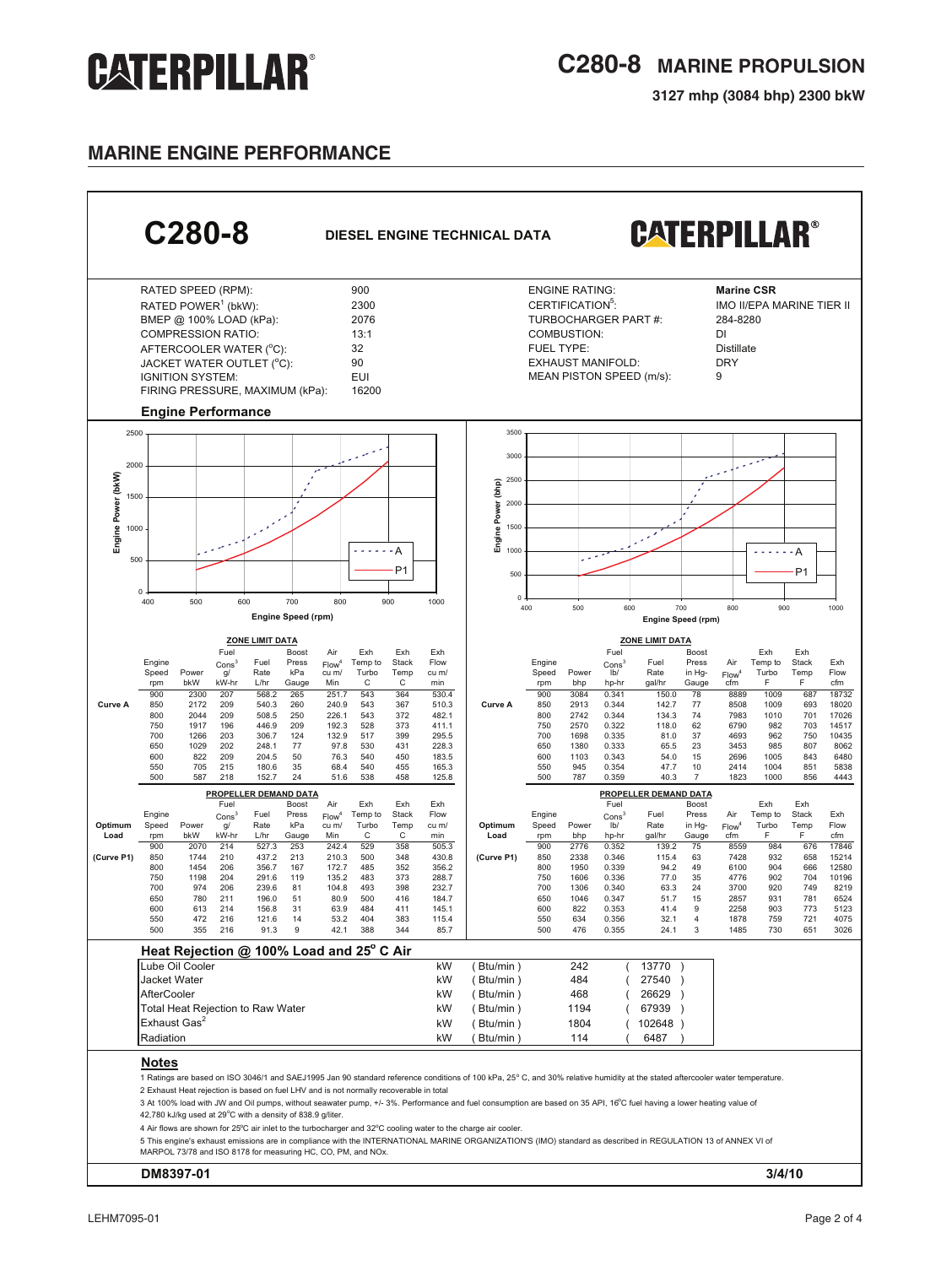**3127 mhp (3084 bhp) 2300 bkW**

# **engine dimensions**



| <b>Engine Dimensions</b> |         |           |  |
|--------------------------|---------|-----------|--|
| (1) Overall Length       | 4958 mm | 195.2 in. |  |
| (2) Overall Width        | 1804 mm | 71.0 in.  |  |
| (3) Overall Height       | 2648 mm | 104.2 in. |  |

Note: Do not use for installation design. See general dimension drawings for detail.

| <b>Engine Weights</b>                                                                                          |                            |                                |  |
|----------------------------------------------------------------------------------------------------------------|----------------------------|--------------------------------|--|
| <b>Engine Dry Weight</b>                                                                                       | 19,000 kg                  | 41,800 lb                      |  |
| <b>Shipped Loose Items</b><br><b>Torsional Coupling</b><br>Plate-Type Heat Exchanger<br>Instrument/Alarm Panel | 319 kg<br>420 kg<br>200 kg | 702 lb<br>924 lb<br>440 lb     |  |
| <b>Fluids</b><br>Lube Oil<br>Jacket Water<br>Heat Exchanger (FW, SW, LO)                                       | 691 kg<br>530 kg<br>70 kg  | 1,520 lb<br>1,166 lb<br>154 lb |  |